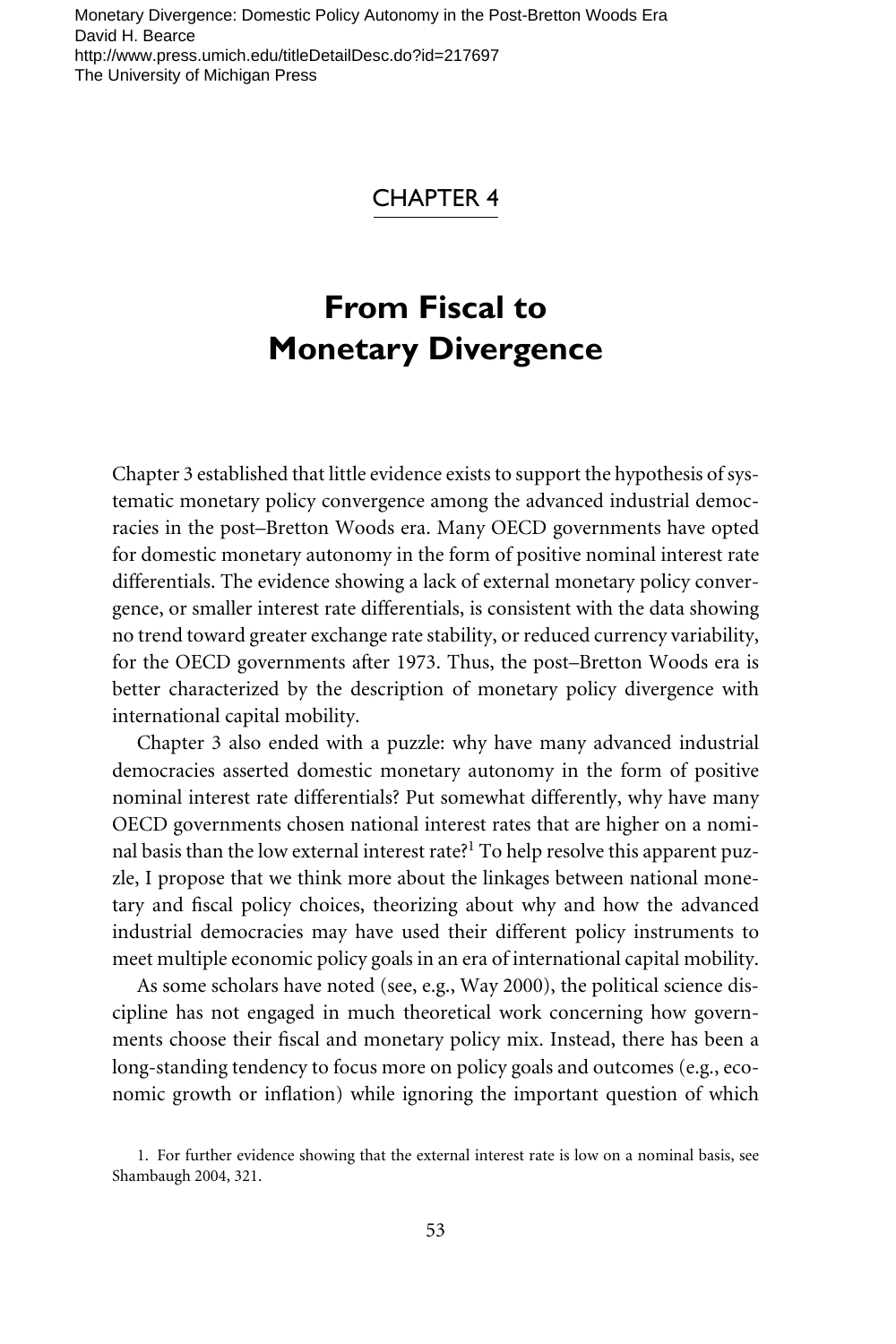## 54 **Monetary Divergence**

policy instruments were used to achieve such objectives (see, e.g., Hibbs 1977; Alt 1985). Webb (1994, 400) has argued: "Expansion or restraint could be achieved by a variety of means, and analysts [need to] pay attention to the mix between monetary and fiscal policy instruments. Different policy mixes may have similar macroeconomic effects but different distributional effects and international effects." These effects include those related to exchange rate stability.

Some recent work (see, e.g., Oatley 1999; Clark and Hallerberg 2000; Clark 2003) has done a much better job in focusing on the use of policy instruments, examining how governments condition their fiscal and monetary policy choices on their exchange rate regime (assumed to be either fixed or floating). This work is also a major advance because it does not build from the assumption of monetary policy convergence; thus, it departs from the third wave of political science research on this topic (see table 1 in chap. 1). Indeed, scholars have arguably launched a fourth wave of political science research on this topic, explicitly exploring the nature of monetary policy divergence with international capital mobility. But this line of research does have certain limitations, in that it treats the government's exchange rate regime as exogenously determined and focuses primarily on de jure exchange rate regimes.

I thus propose a different line of research, one that focuses more directly on de facto exchange rate regimes, or actual exchange rate stability. Furthermore, this new line of research treats exchange rate stability as an endogenous policy outcome with regard to the government's monetary and fiscal policy choices. Exchange rates are not fixed simply because a government declares them to be so. They become fixed—or at least more stable—when and if a government makes internal policy decisions consistent with external currency stability. If a government instead asserts domestic policy autonomy, which I will show to include certain fiscal policy choices, then exchange rates will become more variable, or unstable, with international capital mobility, despite any de jure commitments otherwise.

This chapter proceeds in four parts. The first part establishes some microfoundations in discussing why governments must work toward two dominant economic policy goals—economic growth and low inflation—given international capital mobility. The important point is that governments cannot focus all their efforts on only one of these goals while ignoring the other. This fact effectively forces governments to move their fiscal and monetary policy instruments in opposite directions in an effort to achieve concurrently these two different—and often difficult to reconcile—economic objectives.

Using this logic, the second part hypothesizes that OECD governments have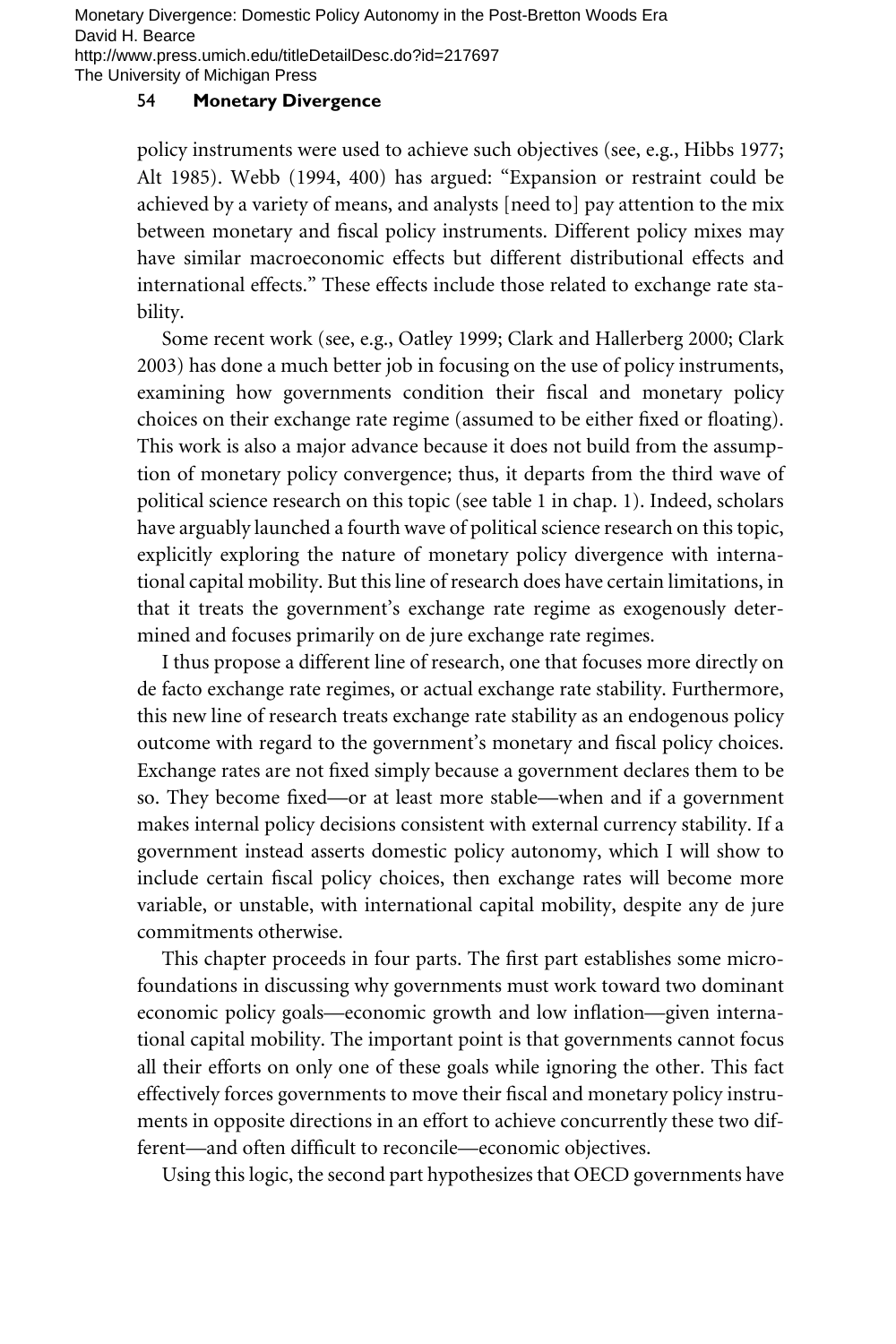moved onto a particular policy mix continuum in the post–Bretton Woods era. This policy mix continuum is defined by high government spending with high nominal interest rates on one end and low government spending with low nominal interest rates on the other end. Another policy mix continuum, where government spending moves in the opposite direction of nominal interest rates, has been foreclosed because it leaves one economic policy goal, either economic growth or low inflation, without a dedicated policy instrument. The third part of this chapter tests this hypothesis, finding strong empirical support.

The fourth part then discusses what these results mean for the trade-off between domestic monetary autonomy and exchange rate stability. If a government wishes to achieve exchange rate stability, it must reduce its spending, then permitting lower nominal interest rates in the national economy. Because the world interest rate is low on a nominal basis, lower domestic interest rates produce smaller interest rate differentials (i.e., external monetary policy convergence) and greater external currency stability. But if a government desires to increase its spending, domestic interest rates must correspondingly rise for inflation control. This situation tends to produce larger nominal interest rate differentials (i.e., greater monetary policy autonomy) and increased exchange rate variability.

Understanding this situation helps explain why many OECD governments have asserted domestic monetary autonomy in the form of positive nominal interest rate differentials. They receive many political and economic benefits associated with greater public spending and stand willing to accept the cost in terms of higher national interest rates and reduced exchange rate stability. But governments desiring greater exchange rate stability must also pay certain costs, notably those associated with less government spending. In effect, fiscal policy divergence, defined as the ability of governments to choose their preferred level of public spending, leads to monetary policy divergence—both in terms of domestic interest rates and in terms of exchange rate stability.

#### **1. Policy Goals and Policy Instruments**

Models of the domestic political economy often treat governments as if they have only one dominant economic policy goal. Literature on the political business cycle, for example, tends to treat the goal of economic growth and employment as the government's primary policy goal, especially in the run-up to an election. Similarly, the first-wave policy convergence literature focused on low inflation as the government's dominant economic policy goal, down-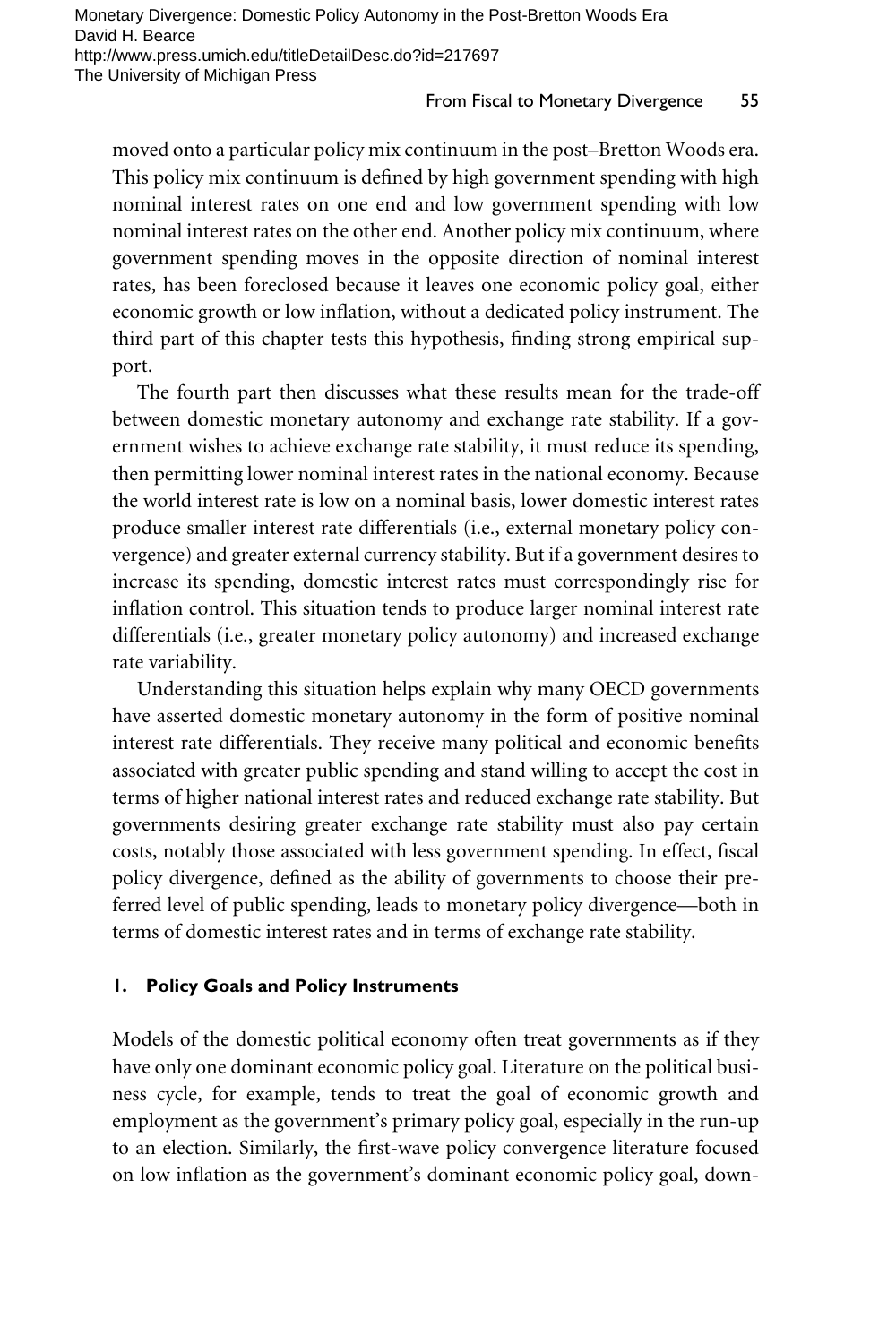#### 56 **Monetary Divergence**

playing the importance of economic growth.2 While partisan models of the national political economy often consider both economic growth and low inflation, they tend to assume that leftist (rightist) governments focus on the former (latter) to the exclusion of the latter (former), thus reducing the government's economic policy objectives to a single dominant goal.

The policy mix framework presented in this chapter begins with the idea that all governments must care about both inflation control and economic growth with international capital mobility. Furthermore, the international capital mobility constraint forces them to focus on both economic objectives at the same time. The reason is relatively straightforward. With capital mobility, international investors can move their money in and out of national economies, presumably in search of the highest real returns on investment (see Andrews 1994a; Schulze and Ursprung 1999). Real returns, or real profits, can be roughly defined as nominal returns, or profits, minus inflation losses. Nominal returns tend to increase in a growing economy, which is attractive to international investors. Thus, governments given international capital mobility must be concerned about promoting economic growth. But economic expansion often leads to rising prices. The resulting inflation erodes the real returns on investment, an unattractive result from the perspective of internationally mobile capital.

A couple of examples will illustrate the point that governments must simultaneously promote both economic growth and low inflation. If international investors cared only about economic growth, the flow of money should have been much greater to the global South, where it is not unusual for developing countries to have experienced double-digit rates of growth, often with doubledigit rates of inflation.<sup>3</sup> Similarly, if international investors cared only about low inflation, then countries with negative inflation rates (or deflation), such as Japan in the 1990s, should have experienced massive capital inflows. Instead, stagnant growth in Japan led capital to exit that national economy in search of higher returns in Europe and the United States.

The political implications of this economic logic are simple. Governments experiencing the international capital mobility constraint must concurrently pursue two dominant macroeconomic policy goals: economic growth and inflation control. Tending to only one economic policy goal, while ignoring the other (except in the very short term), will induce capital flight, further damag-

3. On the fact that most international capital stays in the global North, see Simmons 1999.

<sup>2.</sup> Emblematic in this regard was the statement of Notermans (1993, 133) that "there is a general consensus amongst policy authorities in the OECD area that macroeconomic policies should have but one goal—the fight against inflation."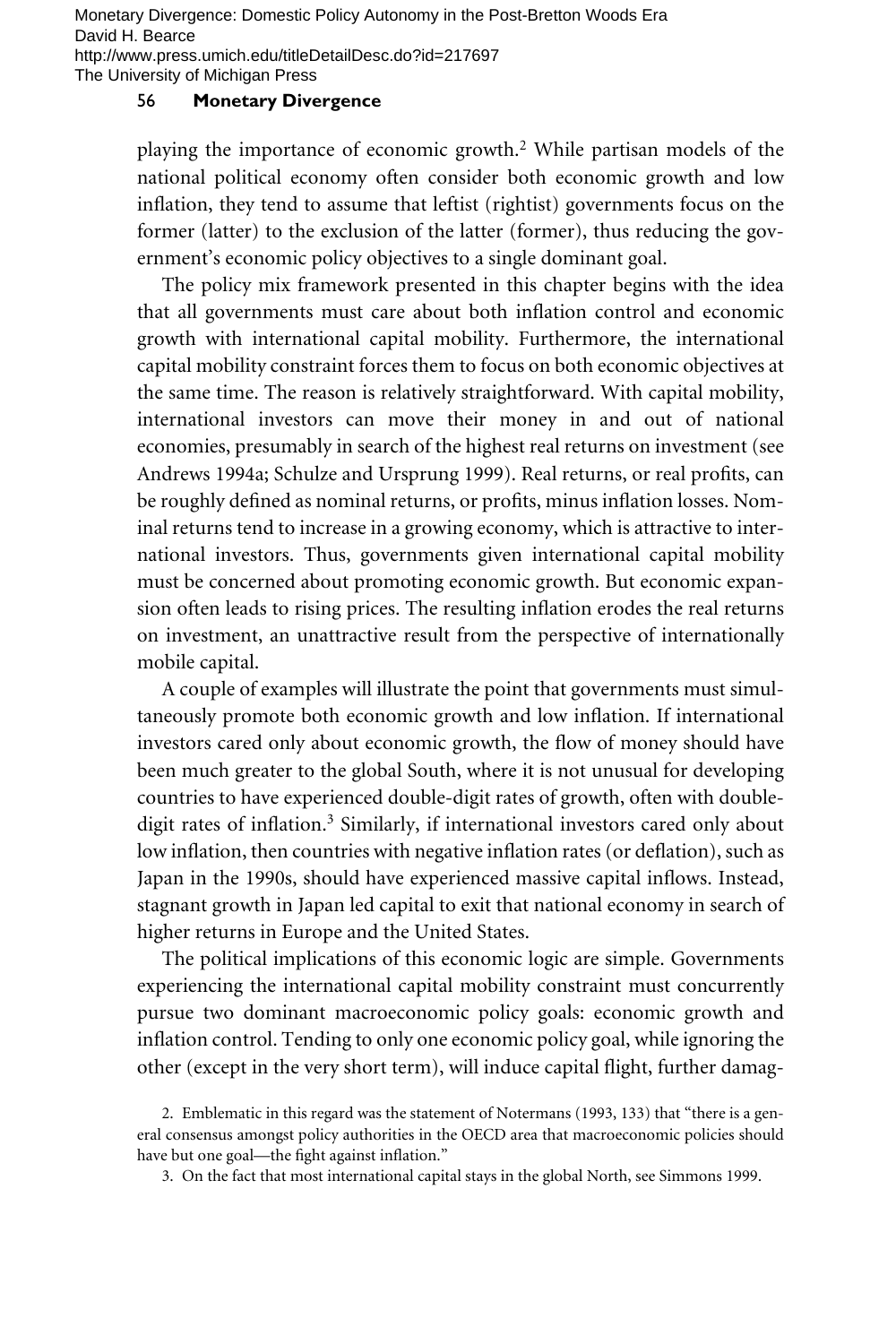ing the national economy and weakening the government's reelection prospects.

If democratic governments must pursue two domestic macroeconomic objectives, then they will need at least two independent policy instruments to satisfy these goals. Much as a system of equations is "underdetermined" if it contains more variables than equations, economic policy-making usually requires at least as many instruments as goals, according to the famous Tinbergen's Law (see Tinbergen 1966). Mundell (1968, 201) concisely explained: "to achieve a given target [goal] there must be an effective instrument, and to achieve various independent targets there must be at least an equal number of effective instruments. If a program includes more targets than instruments, at least one target cannot be fully attained."

Yet this relationship between the number of policy goals and the number of policy instruments is not true simply by definition. Some policy goals, such as economic growth (the expansion of production) and fuller employment, do tend to be achievable using a single policy instrument, provided that it is properly directed. As national production expands, so do the number of jobs and the employment rate—albeit with some delay. But other policy goals, especially economic growth and low inflation, are much harder to achieve simultaneously using a single policy instrument. This is especially true when economic expansion tends to create rising prices or, at least, the expectation of future inflation.

Policymakers have sometimes expressed economic growth, employment, and inflation as a single-basket policy goal (see Mundell 1968, 204). Implicitly, such an expression makes reference to the Phillips curve, which describes the empirical relationship between employment and inflation in Great Britain from 1861 to 1957 (see Phillips 1958). Phillips's analysis showed that wage inflation increased (or decreased) with the employment (or unemployment) rate. To the extent that the relationship between employment and inflation is one-dimensional (a curve or line has only one dimension), policymakers would, in theory, need only a single policy instrument to achieve their desired combination of growth, employment, and inflation.

The problem for national policymakers is that growth, employment, and inflation outcomes have not fallen along the so-called Phillips curve for most of the post-Bretton Woods era. Stagflation (economic recession with high unemployment and high inflation), experienced by many OECD states in the mid-1970s and then again in the early 1980s, cast considerable empirical doubt on the simple Phillips curve relationship, while the monetarist revolution in economics (see M. Friedman 1968; Phelps 1968) expressed strong theoretical skepticism. If economic growth and inflation outcomes are better understood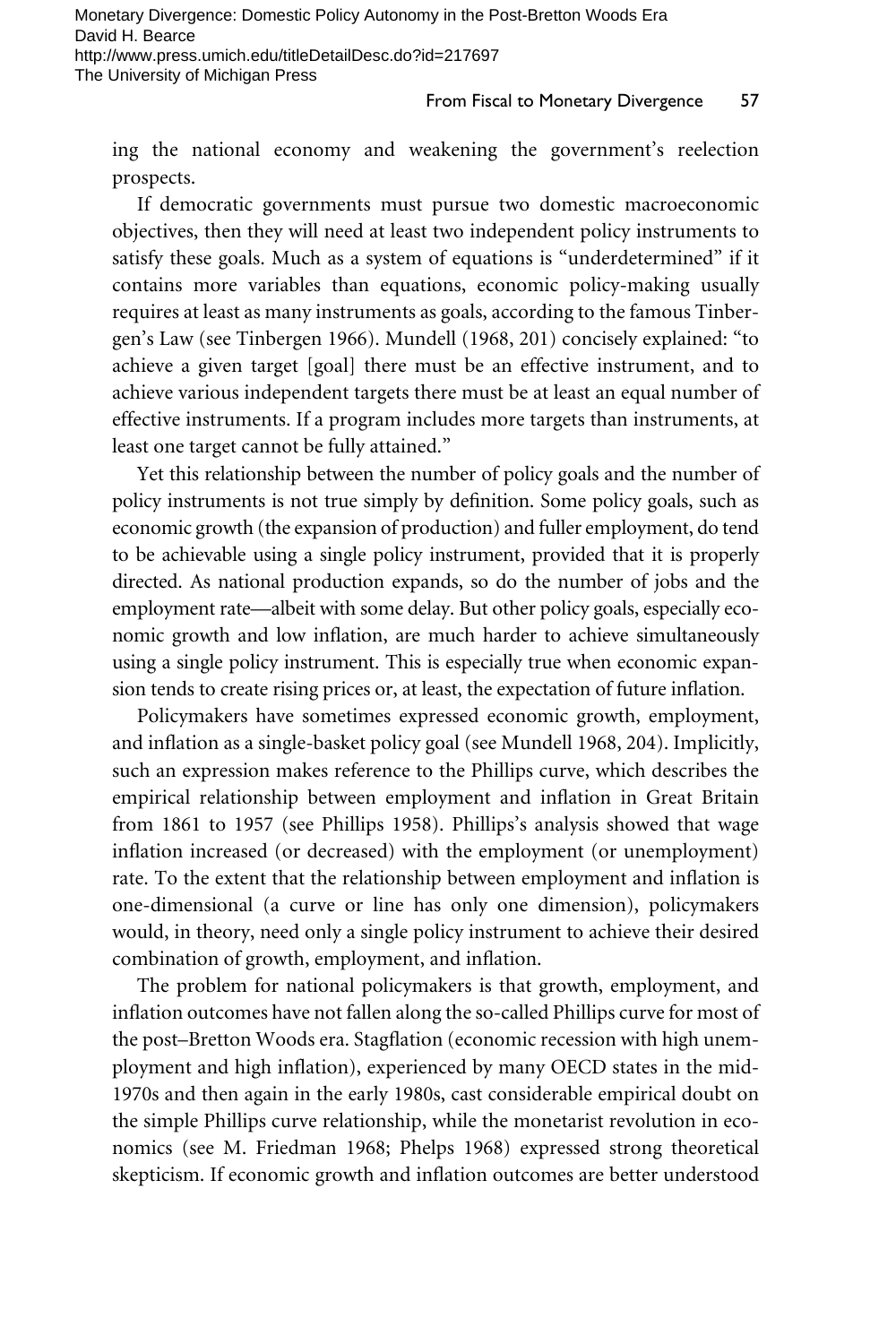## 58 **Monetary Divergence**

in two-dimensional space, then policymakers in the post–Bretton Woods era required at least two independent policy instruments to achieve simultaneously the policy goals of economic growth with low inflation. One policy instrument needed to be directed at economic growth, while the other policy instrument was directed at inflation control.

On this point, governments possess two main instruments for economic policy-making: fiscal and monetary policy.<sup>4</sup> Economists define the policy mix as the combination of fiscal and monetary policy choices made by government actors. It is common to treat these two policy instruments as either "tight" or "loose," but I will avoid using these adjectives, because they are too broad for my purposes here and have implications beyond the arguments that I wish to make. For reasons that will become clearer later, I focus on the expenditure side of fiscal policy, not on the revenue side. Thus, my primary fiscal policy measure is government expenditures relative to gross domestic product (GDP). As discussed in chapter 3, my primary monetary policy indicator is short-term policy interest rate in nominal terms.

At this point, it is important to acknowledge that these operational indicators are certainly not the only ways to measure the government's fiscal and monetary policy mix. Political scientists tend to operationalize a government's fiscal policy in terms of its budget deficits, but this has not been the preferred measure for economists when trying to link fiscal policy instruments to particular economic outcomes, as I will be doing here. On this point, Levine and Renelt (1992) reviewed the economics literature on the determinants of longrun economic growth, reporting that government consumption expenditures, total government expenditures, and the budget balance have been the main fiscal policy indicators, in declining order of preference. This preference for spending measures over the budget balance stems from the fact that governments directly control their spending on goods and services through a usually annual appropriation process (see Melitz 2000). But governments have less direct control over the budget balance due to uncertainly regarding tax rev-

4. While political leaders theoretically possess other policy instruments, the independence and effectiveness of these instruments is very limited. Take, for example, the so-called instrument of commercial policy, which consists of export subsidies and import restrictions. At some level, export subsidies—government spending targeted on the exporting sector—can be understood as a simple extension of fiscal policy; hence, commercial policy may be nonindependent from fiscal policy. Even if independent, commercial policy may be relatively ineffective, as governments' ability to employ import restrictions has been limited by the World Trade Organization's rules concerning free trade. Similarly, the Mundell-Fleming framework clearly demonstrates how exchange rate policy cannot be separated at all from the monetary policy instrument given international capital mobility; hence, exchange rate policy has been completely nonindependent from monetary policy in the post–Bretton Woods era.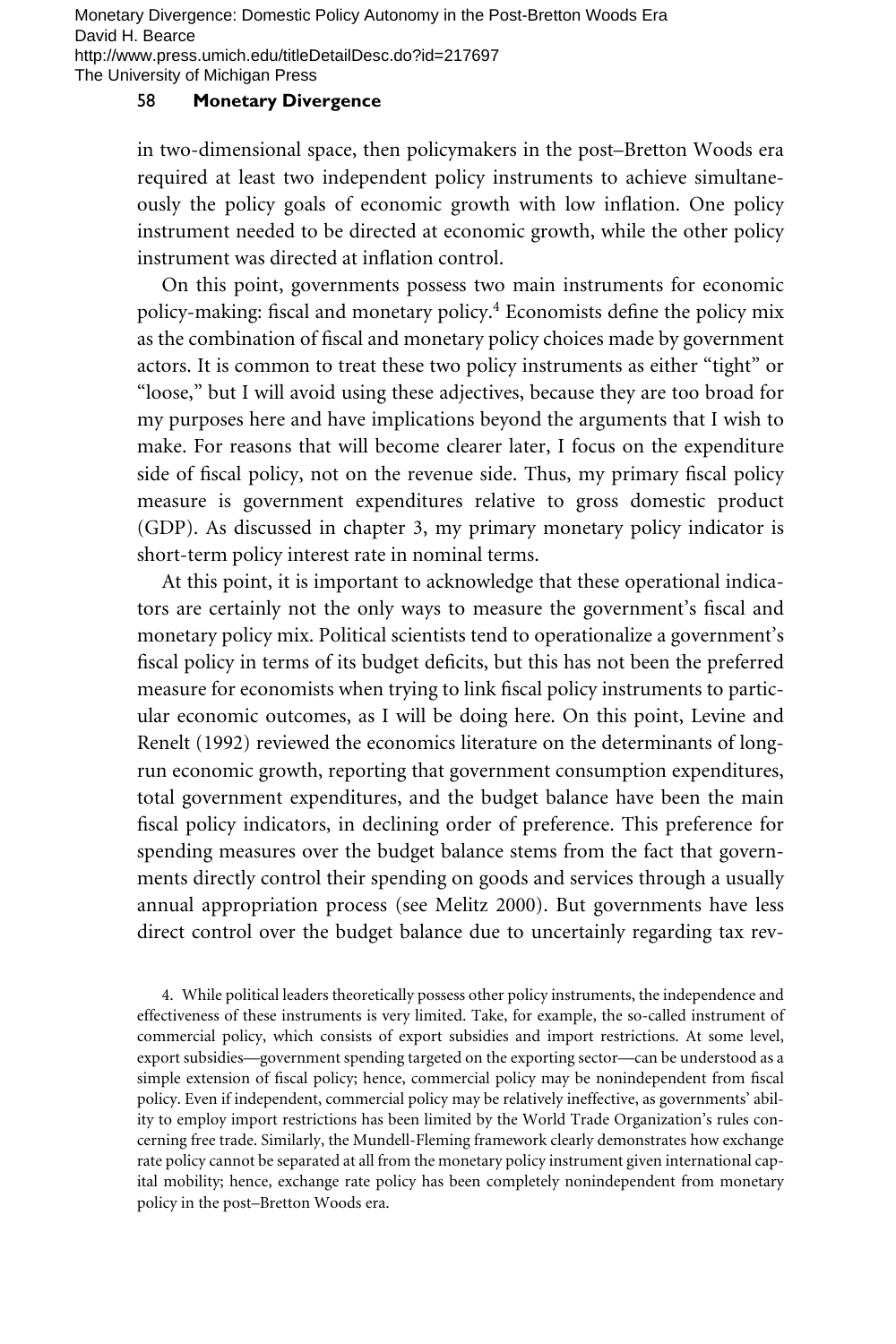enues and the future state of the national economy. In this sense, budget deficits, much like public debt, are more akin to a policy outcome and less like a policy instrument. I will return to this point later.

On the monetary side, the short-term policy interest rate, not the money supply, serves as the basic instrument of national monetary policy (see Melitz 2000). When monetary authorities want to manipulate the money supply, they tend to use a short-term policy interest rate for this purpose. The money supply thus becomes endogenous to the policy interest rate. Furthermore, as Leertouwer and Maier (2002, 212) wrote, "short-term interest rates could be viewed as capturing the 'net effect' or the sum of all monetary instruments."

#### **2. The Fiscal and Monetary Policy Mix**

Using the relative government spending and nominal interest rate indicators, figure 10 illustrates four possible fiscal and monetary policy mixes. Although illustrated as discrete choices for convenience, it should be obvious that both dimensions (government spending and nominal interest rates) represent a continuum of policy choices. The need to target simultaneously two different and somewhat competing economic policy goals (economic growth and low inflation) given international capital mobility suggests that OECD governments in the post–Bretton Woods era are likely to have gravitated to the policy mixes defined by cells 2 or 3—or, more correctly, into the continuum defined by the off-diagonal—in figure 10.

Each of these two different policy mix choices, or combinations of spending and interest rates, assigns a single policy instrument to a different policy goal either economic growth or inflation control. If a government increases its spending for economic growth, monetary policy must become its dedicated instrument for inflation control, with higher nominal interest rates to promote domestic price stability and counter inflationary expectations (cell 2). Conversely, if a government chooses to spend less for inflation control,<sup>5</sup> it must lower interest rates to promote economic growth (cell 3).

The fiscal and monetary combinations in cells 1 and 4 may largely be relics of the Bretton Woods system, when capital flows could be restricted. With international capital mobility, using both government spending and interest rates to achieve a single policy goal (either economic growth or low inflation), while neglecting the other, risks capital flight. Except during a deep recession, more government spending with low interest rates (cell 1) will be unattractive

<sup>5.</sup> On how the inflation rate can be potentially manipulated by fiscal policy, see O. Eckstein 1980; Jankowski and Wleizen 1993.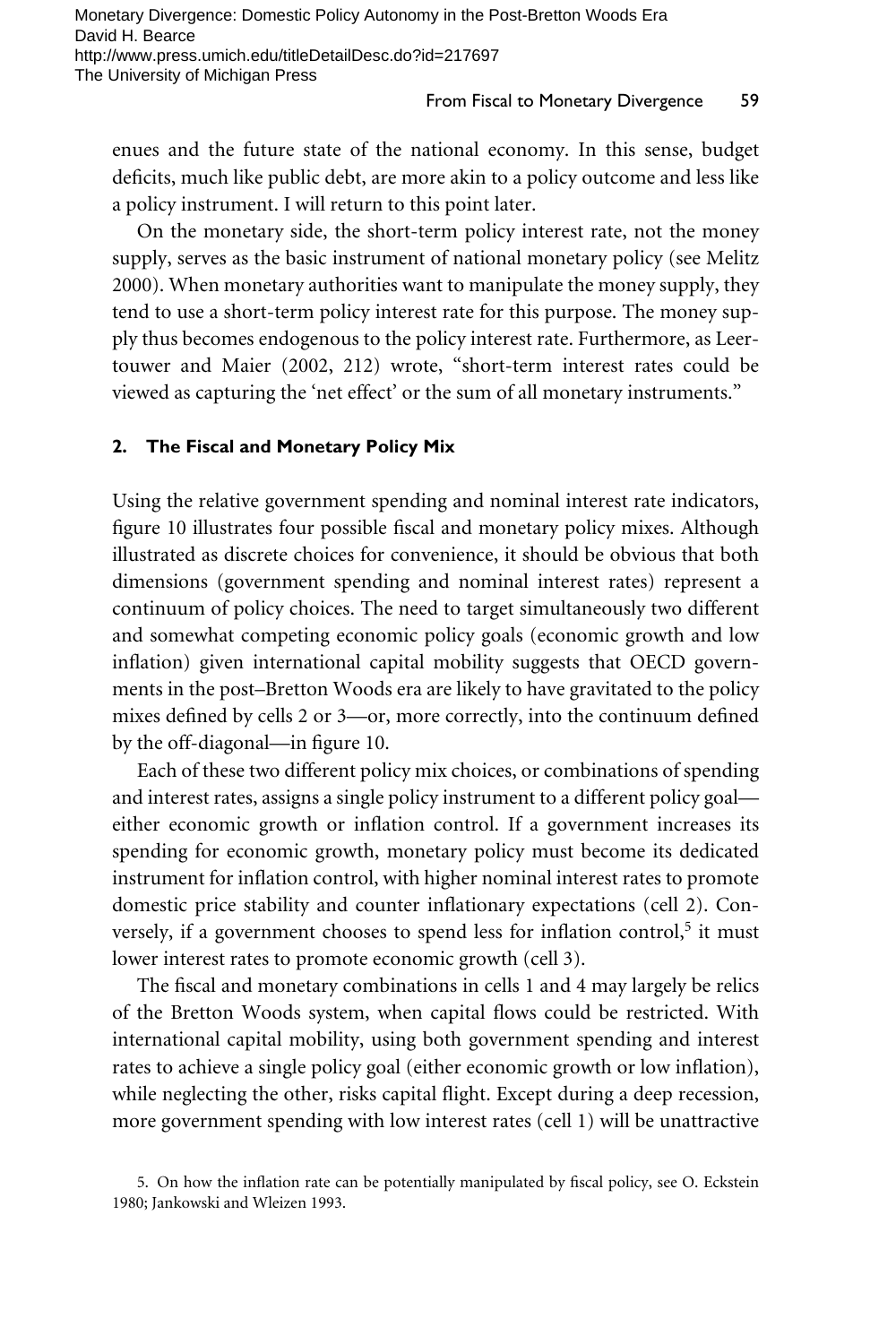## 60 **Monetary Divergence**



# **Nominal Interest Rate**

Fig. 10. Different Fiscal and Monetary Policy Mixes

to international capital, as unchecked economic expansion potentially leads to rising prices, with inflation eroding the real returns for capital within the national economy. Similarly, less government spending with high nominal interest rates (cell 4) will be unattractive to international capital except during periods of high inflation, as the policy mix portends a strong economic contraction with expected low returns (both nominal and real) in the national economy.

This policy mix logic can be more formally illustrated as a strategic game between elected governments, who make the annual spending decisions and, thus, control the fiscal policy instrument, and the governments' central bankers, who choose the nominal interest rate and, thus, hold the monetary policy instrument. This game is diagrammed in figure 11. Both players have two strategy options: to expand or to contract their respective policy instrument. With regard to player preferences, I begin with the notion that central banks function as agents of the government. Hence, both players have relatively harmonious preferences for achieving economic growth with low inflation. Thus, the outcome of moderate economic growth with low inflation is preferred to either the outcome of high economic growth with high inflation or the outcome of no economic growth with no inflation.<sup>6</sup>

<sup>6.</sup> With regard to the choice between high growth with high inflation and no growth with no inflation, governments are likely to prefer the former for electoral reasons, while central banks are likely to prefer the latter, given their mission to guarantee domestic price stability.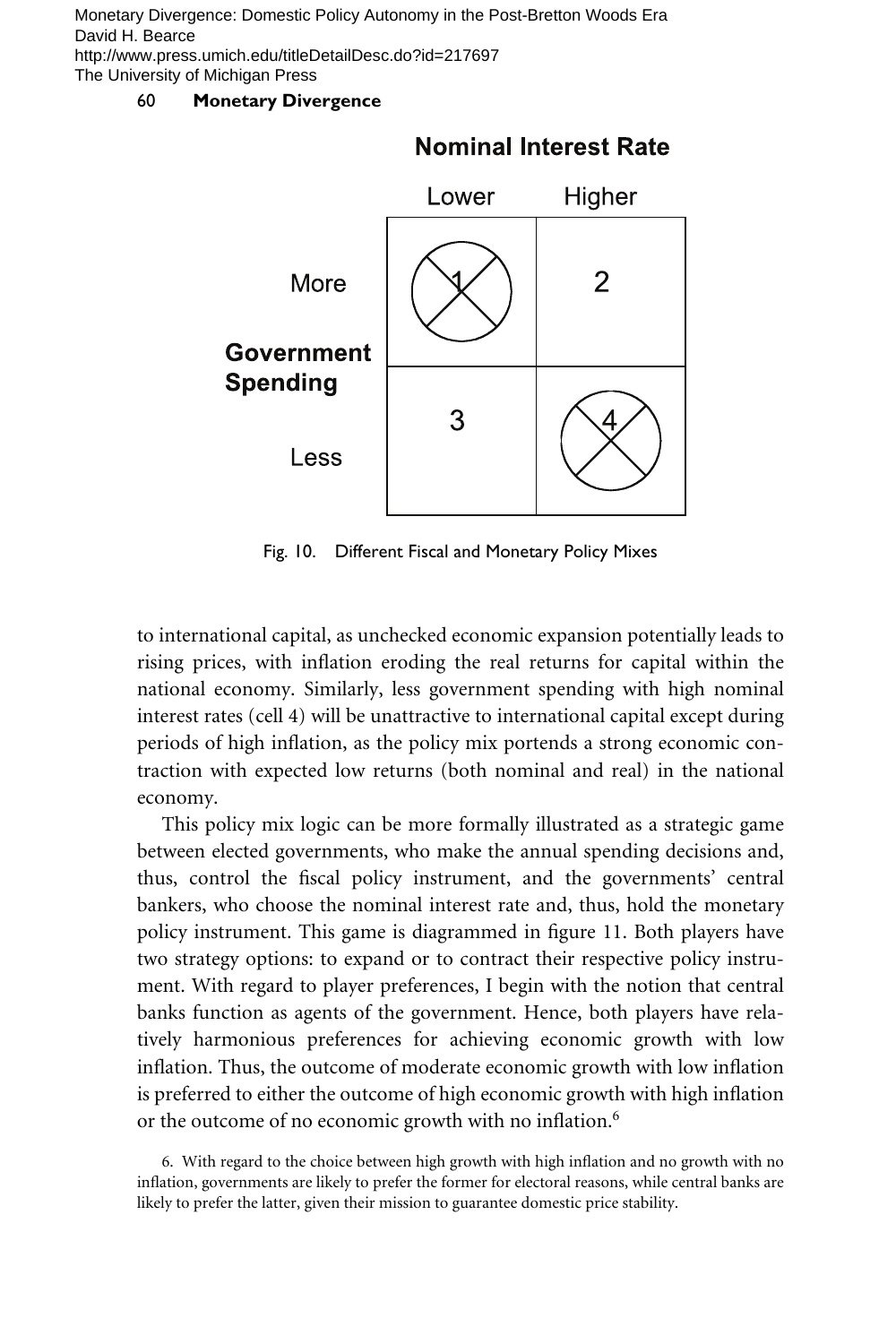

Fig. 11. The Fiscal and Monetary Strategic Game

At this point, I make no particular distinction between independent and subordinate central banks; nor do I differentiate between the preferences of rightist and leftist governments. These institutional and partisan distinctions will be discussed in chapter 5. In this most basic version of the game, I also make no distinctions about the relative effectiveness of fiscal versus monetary policy for either economic growth or inflation control. Provided that it is properly directed, both instruments are assumed to be equally effective for achieving the policy goal at which they are targeted.

The literature on economic globalization and OECD government spending,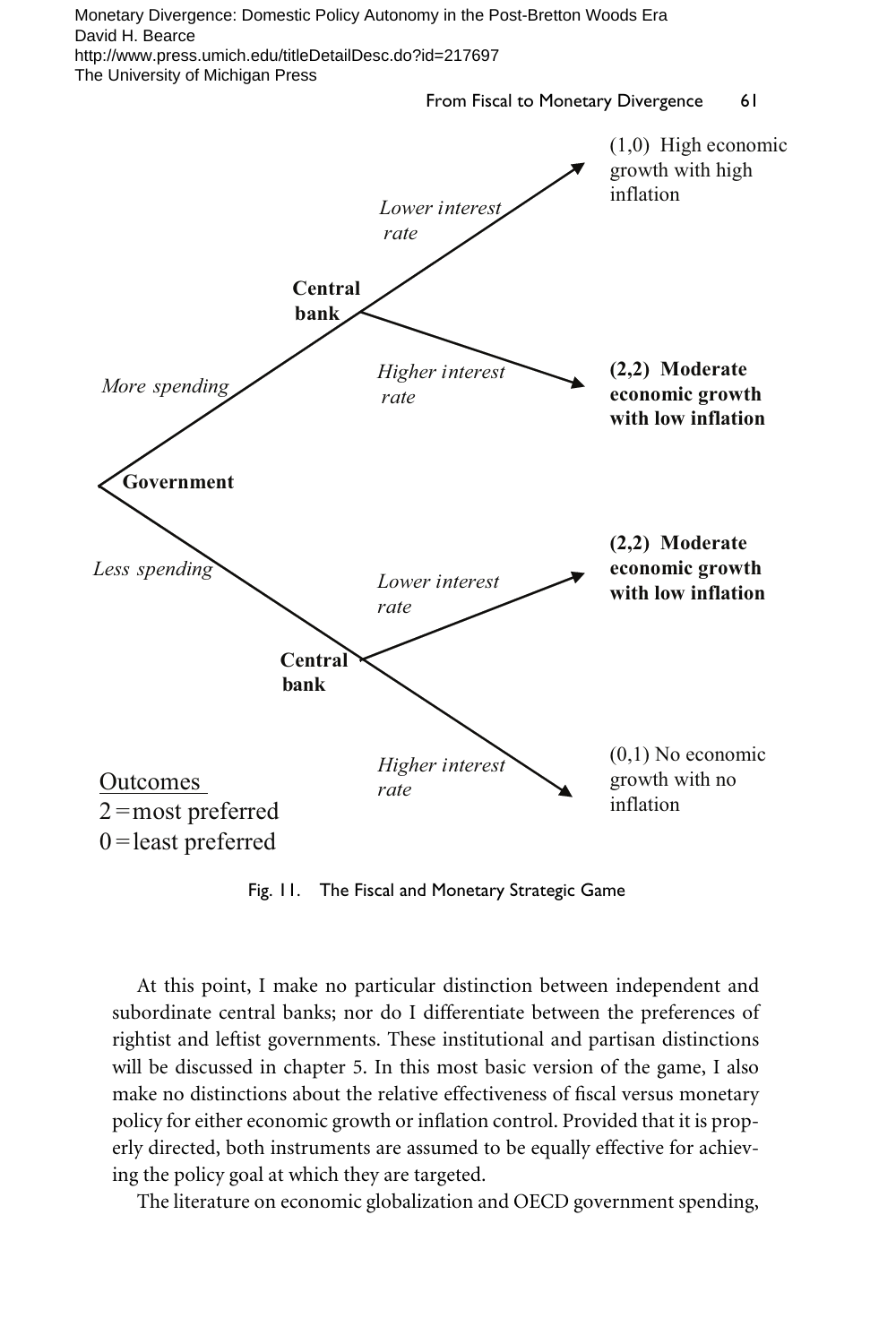## 62 **Monetary Divergence**

as discussed in the previous chapters, clearly demonstrates that the advanced industrial democracies can still make meaningful fiscal policy choices even with international capital mobility (hence, fiscal policy divergence has occurred in the post–Bretton Woods era). If the government chooses to spend more for economic growth, then the central bank can be expected to raise nominal interest rates to restrain inflation. This set of choices results in the policy mix of more government spending and higher nominal interest rates (cell 2 in fig. 10), which is expected to generate moderate economic growth with low inflation. This macroeconomic outcome is preferred by both actors to the alternative of high growth with correspondingly high inflation, produced by more government spending with a lower nominal interest rate.

Alternatively, the government could opt to reduce its spending for inflation control. With less relative spending, the central bank becomes willing to lower nominal interest rates to boost economic growth. This set of choices produces the policy mix of less government spending with a lower nominal interest rate  $(cell 3 in fig. 10)$ , which is also expected to generate moderate economic growth with low inflation. This macroeconomic outcome is preferred by both actors to the alternative of no economic growth with no inflation, resulting from less government spending with a higher nominal interest rate.

#### **3. Testing the Policy Mix Framework**

To be certain, the strategic game described in the preceding section of this chapter represents a very stylized version of national economic policy-making with an international capital mobility constraint. But this stylization has its advantages in presenting a simple and testable hypothesis with regard to the relationship between government spending and nominal interest rates in the OECD economies after 1973. The hypothesis concerns deliberate monetary counterbalancing in response to government spending. If the government spends more, presumably to promote economic growth, then the central bank will raise nominal interest rates for domestic price stability. If the government reduces its spending to minimize inflationary pressures and expectations, then the central bank will lower nominal interest rates, helping to promote economic growth. Although this is an important hypothesis concerning national economic policy-making in the post–Bretton Woods era, it is also an untested one. As Favero (2002, 1) recently noted, while "there is plenty of evidence on the behaviour of monetary policy authorities" and "some evidence on the behaviour of fiscal authorities," "there is very little evidence on the interactions between monetary and fiscal authorities" who control the main two national policy instruments.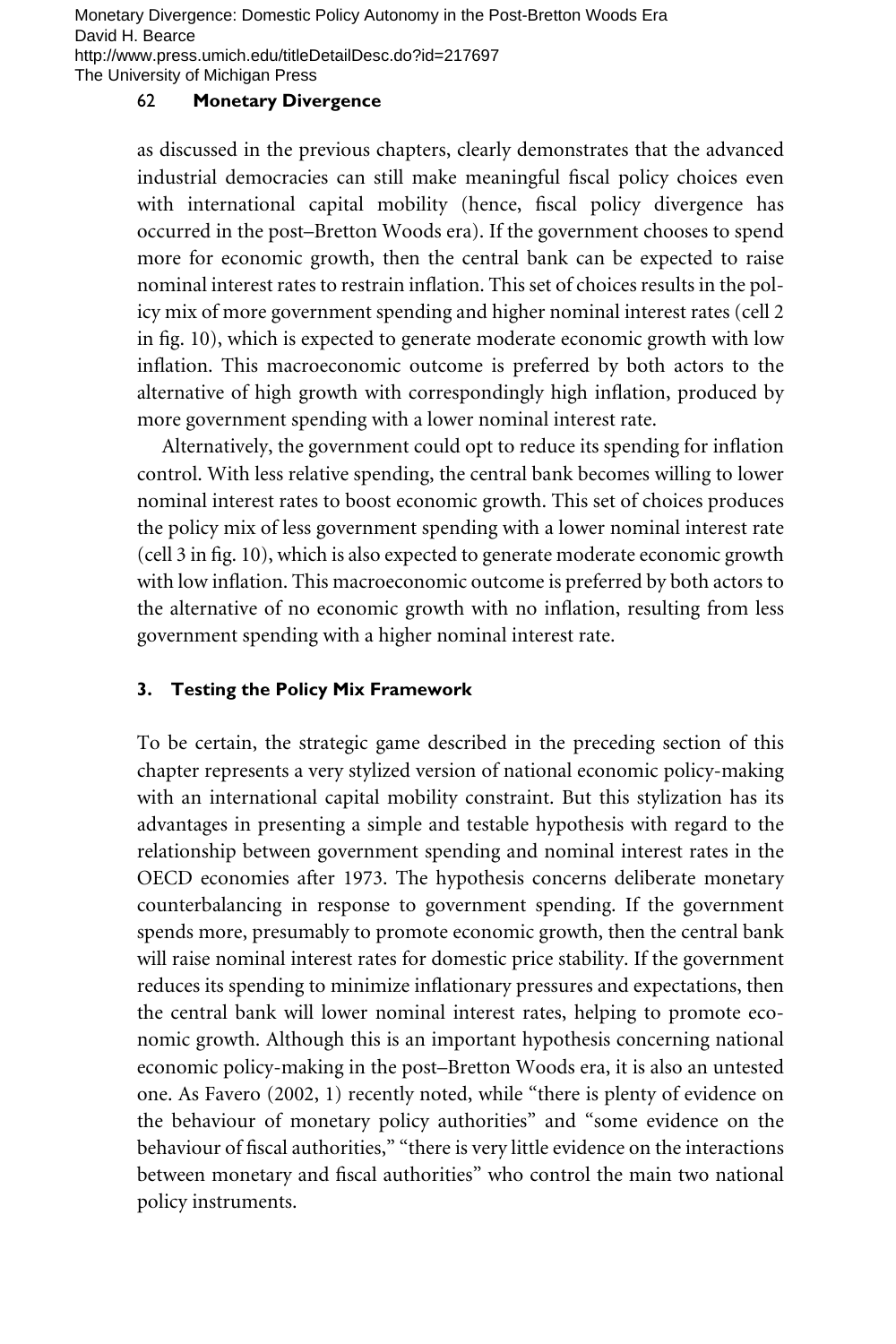To capture as directly as possible the concept of deliberate monetary policy counterbalancing, I will model the policy interest rate for country *i* in year *t* (INTRATE), using the same OECD country-year sample that I used in chapter 3.7 With this goal in mind, the policy interest rate is preferable to any market interest rate, which is determined by the joint activities of mostly private sector actors, not the public sector actors under study here. The base model is laid out in equation (4.1).

$$
INTERATE_{it} = \beta_0 + \beta_1 * FISCAL_{it} + \alpha_i * COUNTRY_i + \alpha_t * YEAR_t + e_{it}
$$
 (4.1)

The independent variable FISCAL could be any number of possible fiscal policy measures, including government expenditures, the budget deficit, or even public debt. But as discussed earlier, my policy mix framework focuses on government spending as the preferred measure of a government's fiscal policy intentions. Budget deficits (measured as the difference between government expenditures and tax revenues) are problematic in this regard, as they can vary for reasons unrelated to a government's policy intentions.<sup>8</sup> Stone and Sawhill (1984, 44) wrote, "It is now widely recognized that changes in the actual budget deficit are a poor measure of changes in the thrust of fiscal policy, because the budget is sensitive to the level of economic activity as well as to policy changes." A public debt measure for the current national fiscal policy orientation is even more problematic, as it reflects choices made by numerous past governments, rather than the present one.

In choosing a spending measure to capture most directly the deliberate fiscal policy choice made by current governments, not all spending measures will be equally valid. Total government spending can be roughly broken down

7. The policy interest rate data was also described in chapter 3.

8. For certain governments, they may be a completely misleading indicator of their fiscal policy intentions. For example, Reagan administration officials viewed their tax cuts, which led to massive budget deficits, as a strategy for long-term fiscal policy contraction. This political perspective, not unique to the Reagan administration, reverses the traditional economic logic about tax cuts as a tool for fiscal expansion. Weatherford and McDonnell (1990, 145) concluded, "for most of his administration, Reagan viewed deficit reduction as a lever he could use to further his goal of decreasing domestic expenditures." Johnson (1998, 185) reported, "Stockman [Reagan's director of the Office of Management and Budget] believed that he could browbeat the cabinet into major program rollbacks by holding out tax cuts—and Volcker's reductions in interest rates—as a reward for pruning spending." Stockman (1986, 68) himself wrote: "the prospect of needing well over \$100 billion in domestic spending cuts to keep the Republican budget in equilibrium appeared more as an opportunity than as a roadblock. Once . . . Reagan got an electoral mandate for Kemp-Roth and 10–5–3 [two major tax cut plans], then we would have the Second Republic's craven politicians [Congress controlled by Democratic interest groups] pinned to the wall. They would have to dismantle its bloated, wasteful, and unjust spending enterprises-or risk national ruin."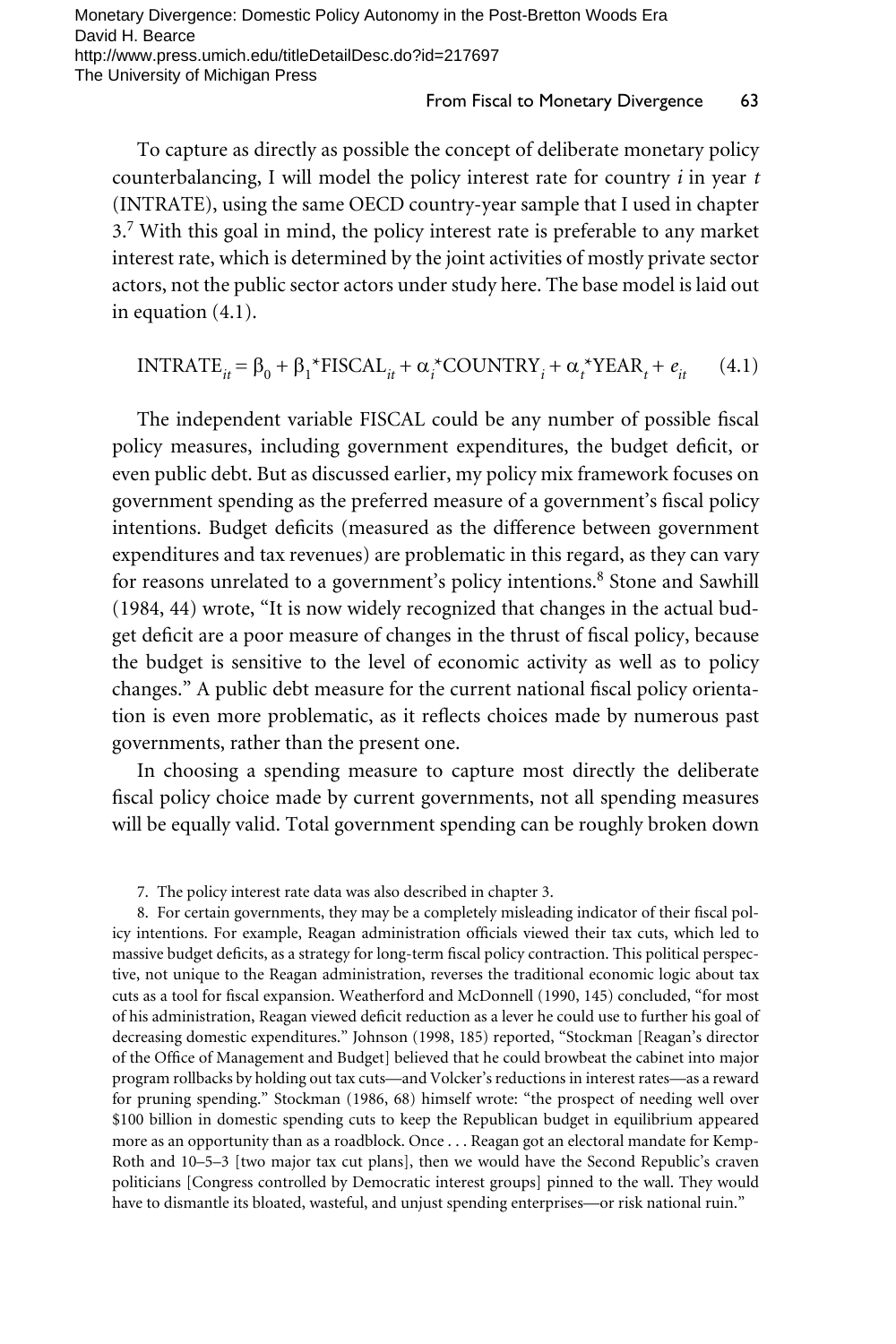## 64 **Monetary Divergence**

into three component categories: government consumption, social transfers, and interest payments. The latter two categories are essentially obligatory in nature; that is, governments cannot easily change their spending habits with regard to either transfers or interest payments, especially in the short term as hypothesized here. Furthermore, the level of spending in these obligatory categories largely reflects spending decisions made by past governments and then imposed on the one currently in power. To the extent that it is possible to capture current discretionary spending, government consumption relative to GDP is arguably the most valid spending measure. This category includes current spending on such goods and services as public administration, public order, national defense, health, and education. Thus, FISCAL indicates government consumption expenditures, in constant terms, as a percent of country *i* 's GDP in year *t.*<sup>9</sup> Higher (or lower) values generally suggest a more expansionary (or contractionary) fiscal policy orientation in constant terms.

My counterbalancing hypothesis predicts that the FISCAL coefficient will be positively signed and statistically significant. When OECD governments have chosen to spend more to promote economic growth, national monetary authorities have raised interest rates for inflation control. To the extent that OECD governments have simply focused on a single domestic policy goal either economic growth or low inflation—and have used both monetary and fiscal policies at the same time toward this goal, the FISCAL coefficient will be negatively signed and statistically significant. Finally, if OECD governments have made no efforts at all to coordinate their fiscal and monetary policies in any consistent fashion, then the FISCAL coefficient will simply be statistically insignificant.

Just as in the set of time-series cross-sectional models presented in the previous chapter, I here use panel-corrected standard errors to deal with panel heteroskedasticity and contemporaneous autocorrelation. To correct for serial autocorrelation in each country time series, I also estimate and adjust for firstorder autocorrelation as was done in the previous chapter. Several sets of results, including those with some additional control variables, are shown in table 3.

The estimates for the base model in equation  $(4.1)$  are reported in the first column of table 3. Consistent with my counterbalancing hypothesis, the FIS-CAL coefficient is positively signed and statistically significant. A 1 percent increase in government consumption spending relative to GDP is associated with an increase in the policy interest rate of forty-two basis points. This

9. The data are provided by the OECD in *Annual National Accounts* (1973–97).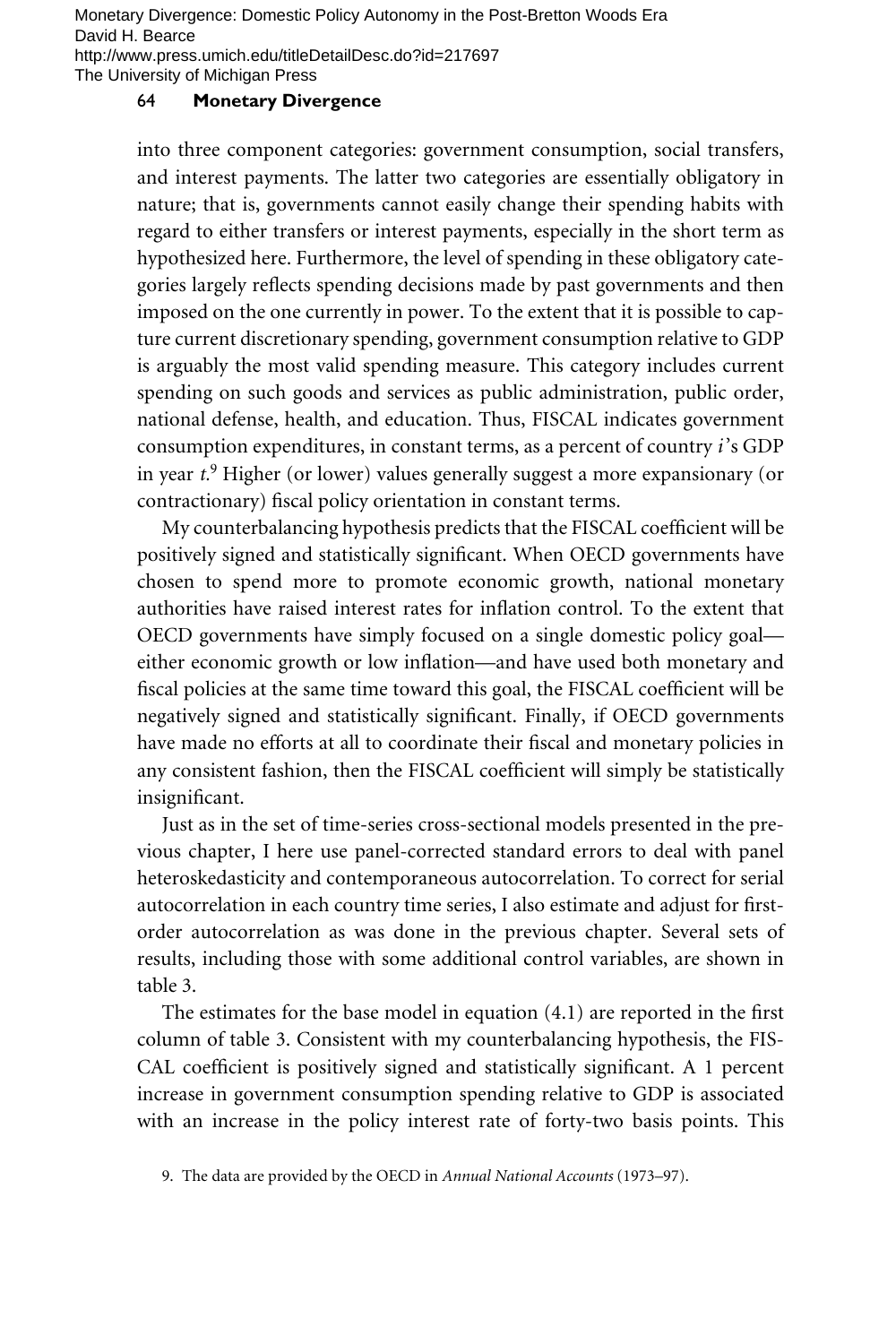finding is consistent with those reported by Melitz (1997, 2000), who found that OECD monetary and fiscal policies move in opposite directions (one contracts while the other expands), with interest rates and government spending acting as "strategic substitutes" (Buti, Roeger, and In't Veld 2001, 3).

I also obtained positive fiscal coefficients when I measured a government's fiscal policy using its relative budget deficit and public debt. But it is not clear that these results shed much light on my research question concerning the deliberate coordination of monetary and fiscal policy instruments. It is already well established that larger deficits and greater debt contribute to higher interest rates in the domestic economy. But this is largely a story of how deficits and debt crowd out private investment, which ultimately tells us little about how the government actors actually holding the monetary and fiscal policy instruments might coordinate them to achieve economic growth with low inflation.

In the second column of table 3, I reestimated the model, adding some

|                  | $\mathbf{1}$ | $\overline{c}$ | 3             |
|------------------|--------------|----------------|---------------|
| Constant         | $-1.75$      | 0.71           | 2.13          |
|                  | (2.51)       | (3.38)         | (3.41)        |
| <b>FISCAL</b>    | $0.42***$    | $0.33***$      | $0.27**$      |
|                  | (0.13)       | (0.12)         | (0.12)        |
| <b>GDPGROWTH</b> |              | 0.05           | 0.04          |
|                  |              | (0.11)         | (0.10)        |
| <b>INFLATION</b> |              | $0.27***$      | $0.27***$     |
|                  |              | (0.09)         | (0.09)        |
| <b>GDPPC</b>     |              | $-0.00052***$  | $-0.00055***$ |
|                  |              | (0.00014)      | (0.00015)     |
| <b>KOPEN</b>     |              | $0.54***$      | $0.53***$     |
|                  |              | (0.20)         | (0.20)        |
| <b>EMS</b>       |              |                | $-0.91*$      |
|                  |              |                | (0.55)        |
| <b>SNAKE</b>     |              |                | $-0.95$       |
|                  |              |                | (0.74)        |
| <b>UNIPEG</b>    |              |                | 0.12          |
|                  |              |                | (0.55)        |
| N                | 575          | 575            | 575           |
| $R^2$            | 0.53         | 0.73           | 0.72          |

|               | <b>TABLE 3.</b> Estimates of Government Spending on the Policy |
|---------------|----------------------------------------------------------------|
| Interest Rate |                                                                |

*Note:* Estimates are Prais-Winsten coefficients, including an AR1 correction, with panel-corrected standard errors in parentheses. Individual country and year dummies are not reported.

Two-tailed statistical significance is indicated as follows: \*\*\**p* < .01, \*\**p* < .05,  $*$ *p* < .10.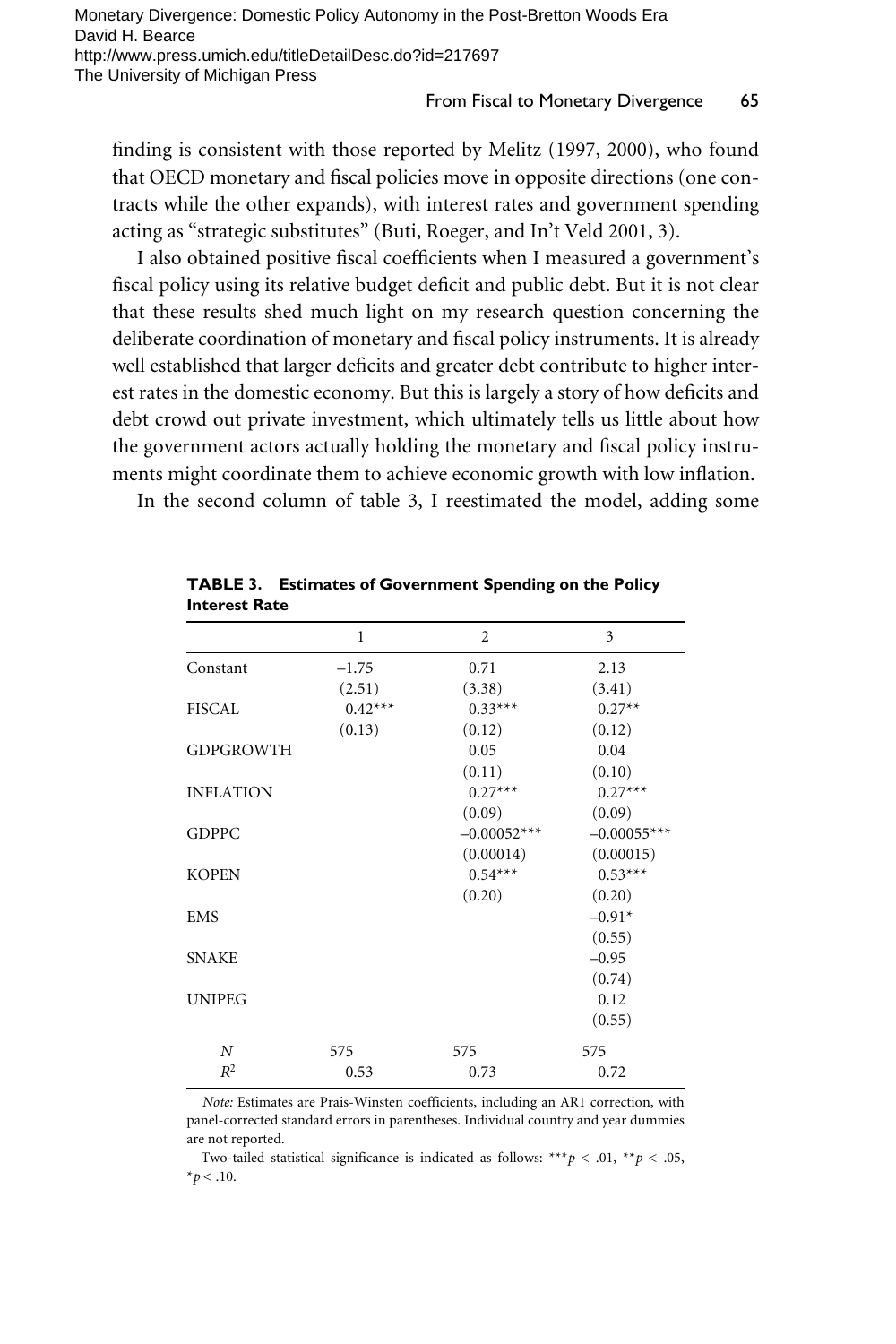#### 66 **Monetary Divergence**

important control variables. To estimate more precisely how much national monetary authorities have increased short-term interest rates with more government spending, it is useful to hold economic growth and inflation rates constant. Thus, I included the variables GDPGROWTH and INFLATION. At the end of chapter 3, I discussed how the level of economic development may affect national interest rates. Thus, I also included the country's GDP per capita (GDPPC) in each year.<sup>10</sup> Finally, I added the control variable for international capital mobility (KOPEN), described in chapter 3. With the addition of these control variables, the FISCAL coefficient is slightly attenuated, but it remains positively signed and statistically significant.

I argued earlier that fixed exchange rate commitments in the post–Bretton Woods era have been only weakly associated with external monetary convergence—due in large part to the flexible operation of such regimes as the European Snake and the EMS and to the inherent flexibility associated with unilateral decisions to peg national currencies. It is valuable to bring some additional evidence to bear on the subject. Thus, in the third column of table 3, I added to the model the EMS, SNAKE, and UNIPEG dummy variables, all of which are described in chapter 3.

Chapter 3 also showed how most advanced industrial democracies needed to be able to reduce national interest rates—moving them toward the low world interest rate—in order to achieve external monetary convergence after 1973 (see fig. 8 in chap. 3). Thus, if these various multilateral and unilateral commitments had any strong effects in promoting external monetary policy convergence, the coefficient for each (or some) of these variables should be negative and statistically significant. While EMS and SNAKE have the expected negative sign in table 3, only the EMS coefficient is statistically different from zero, and it is so only at the .10 level.<sup>11</sup> These results are consistent with those in chapter 3, demonstrating how different OECD monetary regimes (both multilateral and unilateral) have had only weak effects in explaining national monetary policy after 1973. Clearly, if we want to understand national monetary policy choices in the post–Bretton Woods era, we get much more explanatory power by looking first at government spending decisions; hence, the policy mix framework is potentially useful.

10. The data for all these control variables come from the World Bank's *World Development Indicators* (1973–97).

11. Weak EMS effects with regard to national interest rates and interest rate differentials have been reported by other scholars. For example, Marston (1995, 136) concluded: "uncovered interest [rate] differentials persist among the major European countries. In fact, departures from uncovered interest parity within the EMS are as large on average as those between EMS and non-EMS currencies."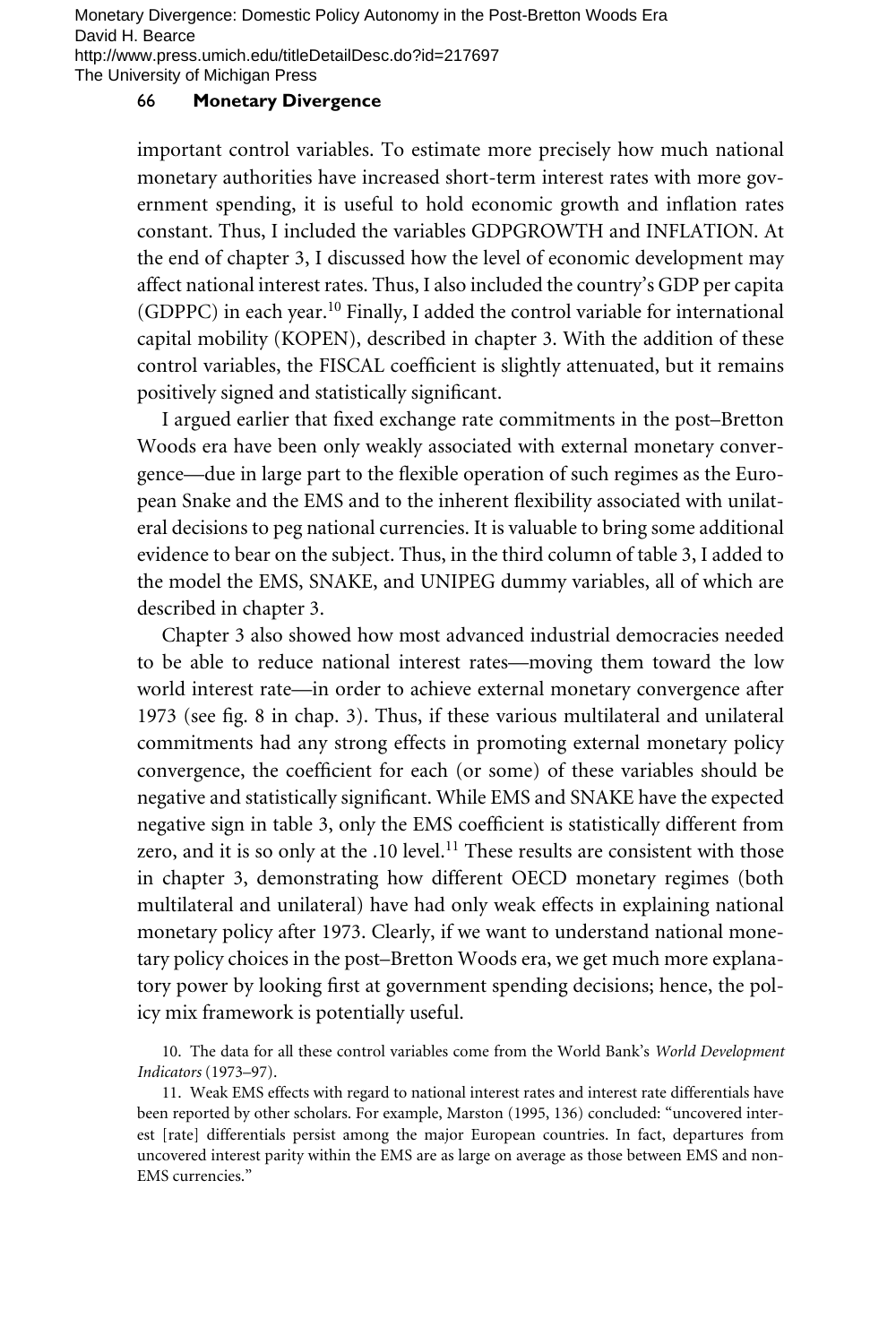Finally, the statistically significant negative coefficient on the GDPPC term in table 3 demonstrates another important fact: monetary convergence vis-àvis the most developed capitalist economies will almost always require a lower nominal interest rate, since more developed OECD states naturally have lower rates. Shambaugh's recent results in the economics literature (2004, 320–21) paint a very similar picture: national interest rate differentials have been quite positive in the post–Bretton Woods era relative to the so-called base countries  $(i > i^*)$ , even for the advanced industrial democracies. External monetary convergence thus necessitated a lower national interest rate.

#### **4. The Policy Mix and Exchange Rate Stability**

To summarize briefly before incorporating the issue of exchange rate stability into the policy mix framework, the preceding analysis has demonstrated how OECD governments have gravitated toward a particular policy mix continuum in the post–Bretton Woods era. When fiscal policy became more expansive (as measured by more government spending relative to GDP), nominal interest rates also rose, leading to a policy mix of more government spending with a higher nominal interest rate. When government spending became more contractionary, the nominal interest rate fell, resulting in a policy mix of less government spending with a lower nominal interest rate.

The theoretical foundations for this fiscal and monetary relationship concern the government's need to use public spending and interest rates to satisfy simultaneously two different—and often difficult to reconcile—internal economic policy goals: economic growth and low inflation. In the policy mix framework just presented, the external policy goal of exchange rate stability does not have its own independent policy instrument. But I submit that this is not a problem with the theoretical framework. Indeed, it reflects an important macroeconomic policy reality: national policymakers lack a separate and independent policy instrument for the purpose of exchange rate stabilization in the post–Bretton Woods era of international capital mobility (see Moses 1994, 133).

But this fact does not mean that this external policy goal will be impossible to achieve with global financial integration. Governments seeking relative exchange rate stability vis-à-vis the most developed capital-producing states in the international system (i.e., those who effectively set the world interest rate) can choose the policy mix of less government spending and a lower nominal interest rate (see fig. 12). Less government spending permits the nominal interest rate to fall, bringing the domestic interest rate toward the low prevailing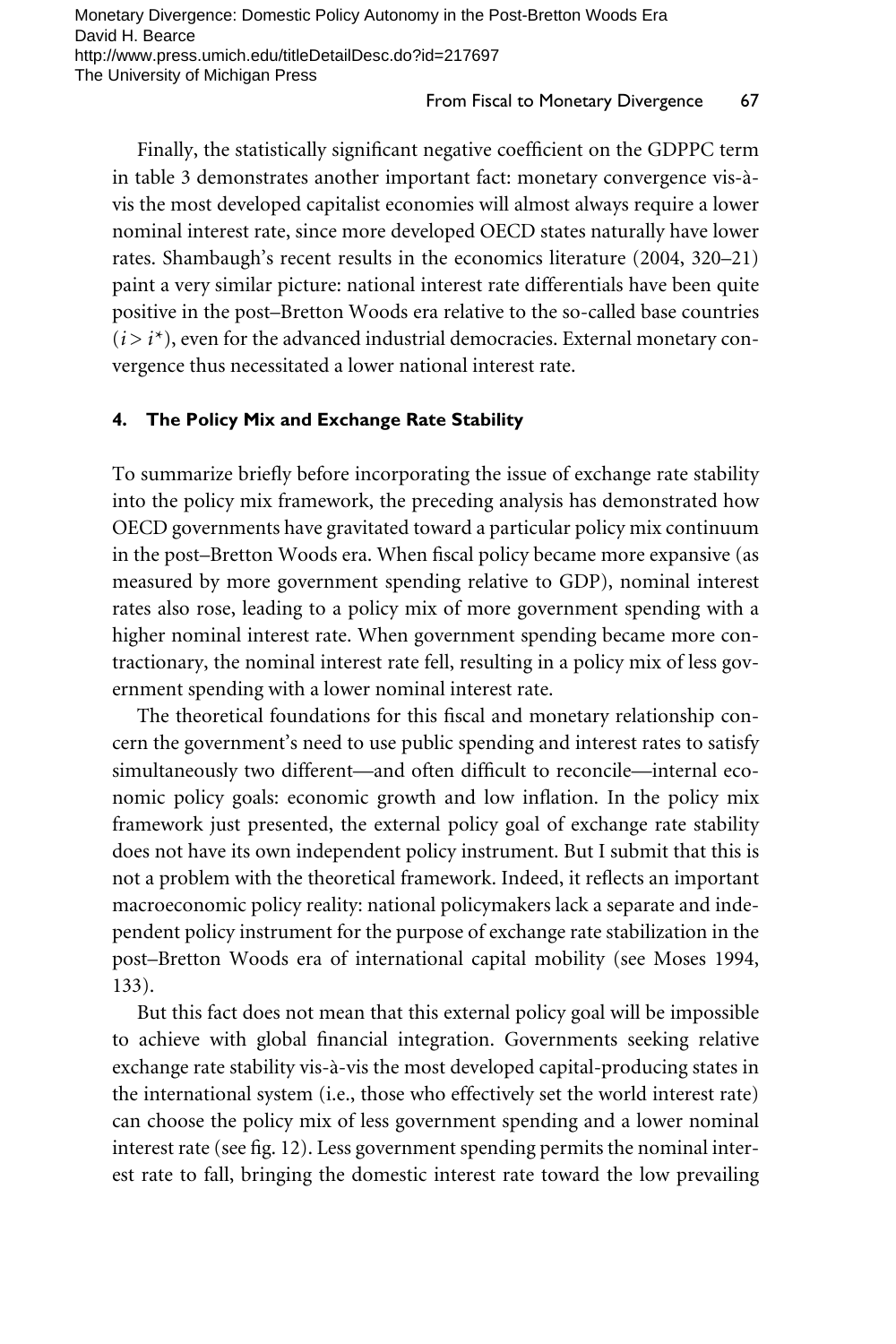

Fig. 12. Internal Policy Choices Leading to External Policy Convergence

world rate. Such external monetary policy convergence, or a smaller interest rate differential, helps reduce exchange rate variability, as was demonstrated empirically in table 2 in chapter 3. To the extent that neoliberal policy ideas prescribe reduced government intervention in the national economy and more stable exchange rates, $12$  the combination of less government spending and a lower nominal interest rate might be described as the neoliberal policy mix.

This understanding accords with the expectations for external policy convergence in Western Europe in the 1990s. The 1992 Maastricht Agreement, often described as neoliberal in its policy orientation, specified five convergence criteria, which might be described simply as  $(1)$  lower inflation,  $(2)$  lower budget deficits,  $(3)$  reduced public debt,  $(4)$  lower national interest rates, and (5) exchange rate stability within the exchange rate mechanism of the EMS (see Watson 1997). For lower national inflation rates, EU governments were expected to curtail their spending in order to reduce budget deficits and public debt. Such fiscal contraction was, in turn, expected to facilitate a reduction in national interest rates, so that they would converge on those of the lowinflation economies (especially Germany) in the European Union. This combination of fiscal contraction and lower nominal interest rates was then expected to help stabilize national currency values within the EMS before the shift to a common European currency in 1999.

While it brings greater exchange rate stability, this neoliberal policy mix also entails important costs, especially those related to fiscal policy contraction. One significant drawback with reduced government spending is that public goods in the national economy may become undersupplied. Fiscal contraction also reduces the government's opportunities for redistribution designed to reduce income inequalities. But if the government increases its spending for these purposes, the nominal interest rate and the interest rate differential can be expected to rise correspondingly (see fig. 13). These results are quite consis-

<sup>12.</sup> On the connection between neoliberal policy ideas and exchange rate stability, see McNamara 1998.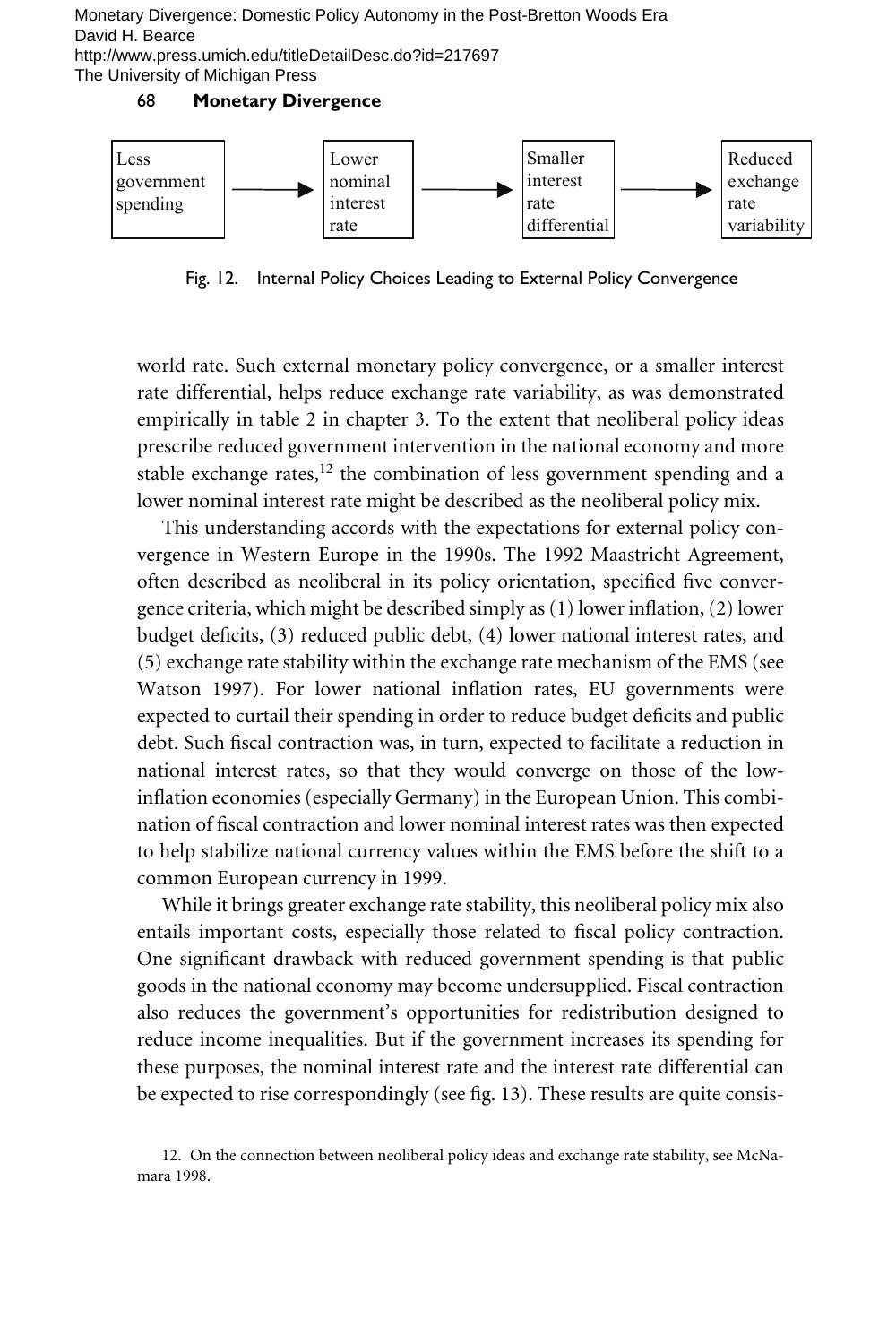

From Fiscal to Monetary Divergence 69

Fig. 13. Internal Policy Choices Leading to Domestic Policy Autonomy

tent with those reported by Mosley (2000, 762), who showed that OECD governments have paid an interest rate premium for engaging in more spending across a variety of spending categories, including government consumption, the primary fiscal policy measure used in this study.

It has not been previously recognized, however, that paying these interest rate premiums effectively represents a choice for domestic monetary autonomy, given financial integration among the OECD states in the post–Bretton Woods era. In other words, these interest rate premiums demonstrate the price that many governments have been willing to pay in an effort to achieve particular domestic economic objectives through fiscal policy expansion. This price also comes in the form of increased exchange rate variability: the results in chapter 3 show how greater monetary policy independence in the form of a larger interest rate differential has produced more external currency instability after 1973. Thus, of the two fiscal and monetary policy mixes available to OECD governments in the post–Bretton Woods era, the combination of less government spending with a lower nominal interest rate represents a choice for external policy convergence and exchange rate stability, as illustrated in figure 14. Conversely, the policy mix of more government spending with a higher nominal interest rate effectively signals a choice for domestic policy autonomy with correspondingly more exchange rate variability.

At this point, the reader should note that I have deliberately shifted away from the term *domestic monetary policy autonomy* to the term *domestic policy autonomy.* Similarly, I will shift from the term *external monetary policy convergence* to the term *external policy convergence.* This change is not accidental: the policy mix framework shows how the choice for exchange rate stability with international capital mobility implicates not only domestic monetary policy but fiscal policy as well. This possibility has been suggested by other scholars (see, e.g., Simmons 1999, 36; Garrett 2000, 166), but without an explicit model to explain the linkage from fiscal policy through monetary policy to exchange rate stability. The policy mix framework fills this important theoretical gap. In doing so, it provides a relatively simple and tractable model of national eco-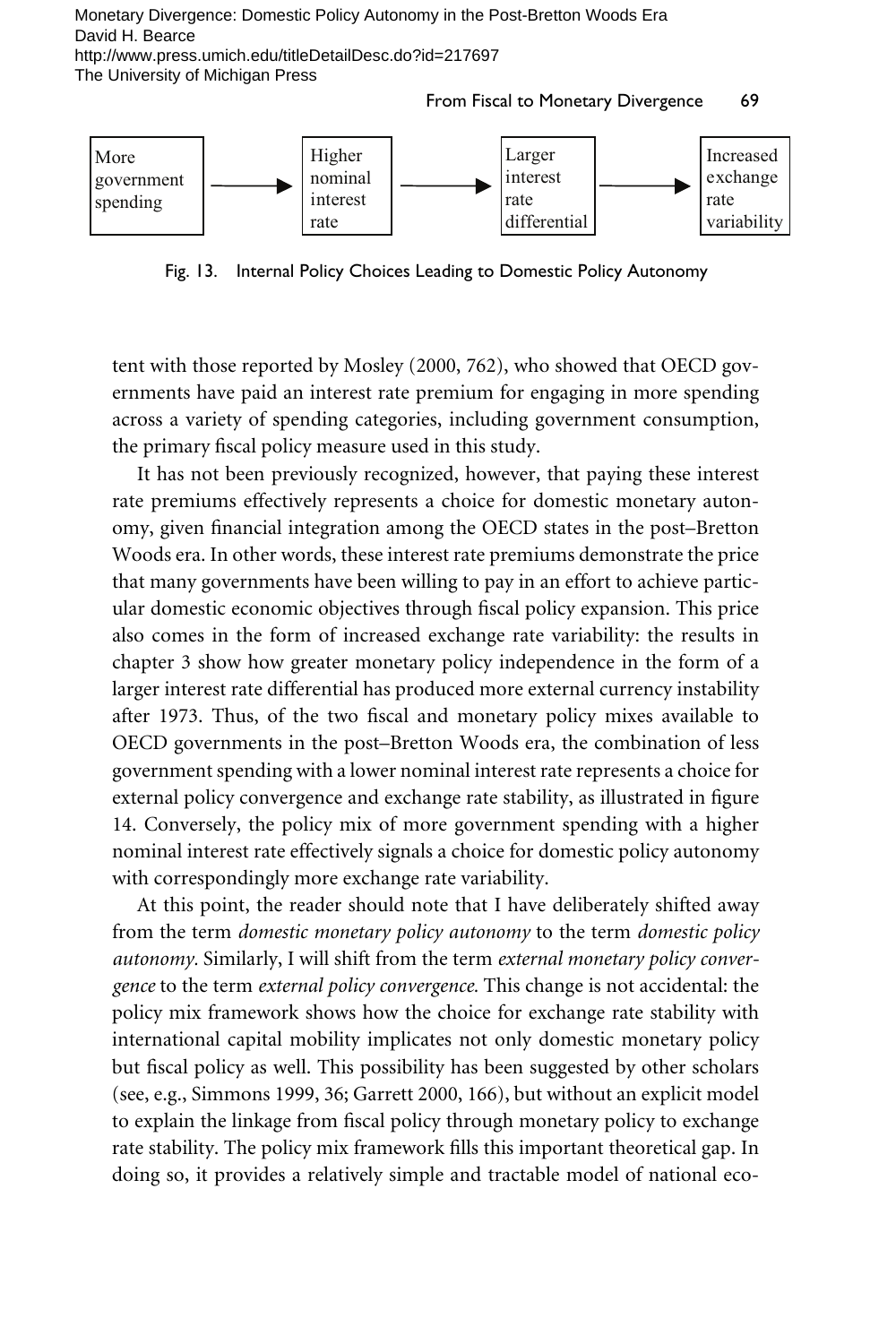## 70 **Monetary Divergence**



## **Nominal Interest Rate**

Fig. 14. Exchange Rate Stability and the Policy Mix

nomic policy-making that integrates government spending, national interest rates, and exchange rate stability into a common theoretical framework.

The policy mix framework also forces us to think more carefully about the relationship between fiscal policy and exchange rate stability. The traditional logic, borrowed from the Mundell-Fleming model and recently applied to the political business cycle literature (see Clark and Hallerberg 2000; Clark 2002, 2003), begins with fixed exchange rates and concludes with a more effective national fiscal policy. The standard Mundell-Fleming logic is that since fiscal policy expansion raises domestic interest rates, national monetary authorities must accommodate increased government spending with lower interest rates in order to restore the interest parity condition and maintain fixed exchange rates. If fixed exchange rates are thus maintained, then fiscal expansion becomes a highly effective policy instrument for stimulating the national economy, because it produces an accompanying monetary expansion.

In the basic Mundell-Fleming model, this monetary accommodation is unproblematic, since prices are assumed to be fixed and since fiscal expansion produces no inflationary effects. But in the real world, such monetary accommodation is problematic, since prices are not fixed and since fiscal expansion can have significant inflationary implications. The logic that allows researchers to reason that fixed exchange rates lead to fiscal policy expansion is also problematic in taking exchange rate stability as a given, exogenous to domestic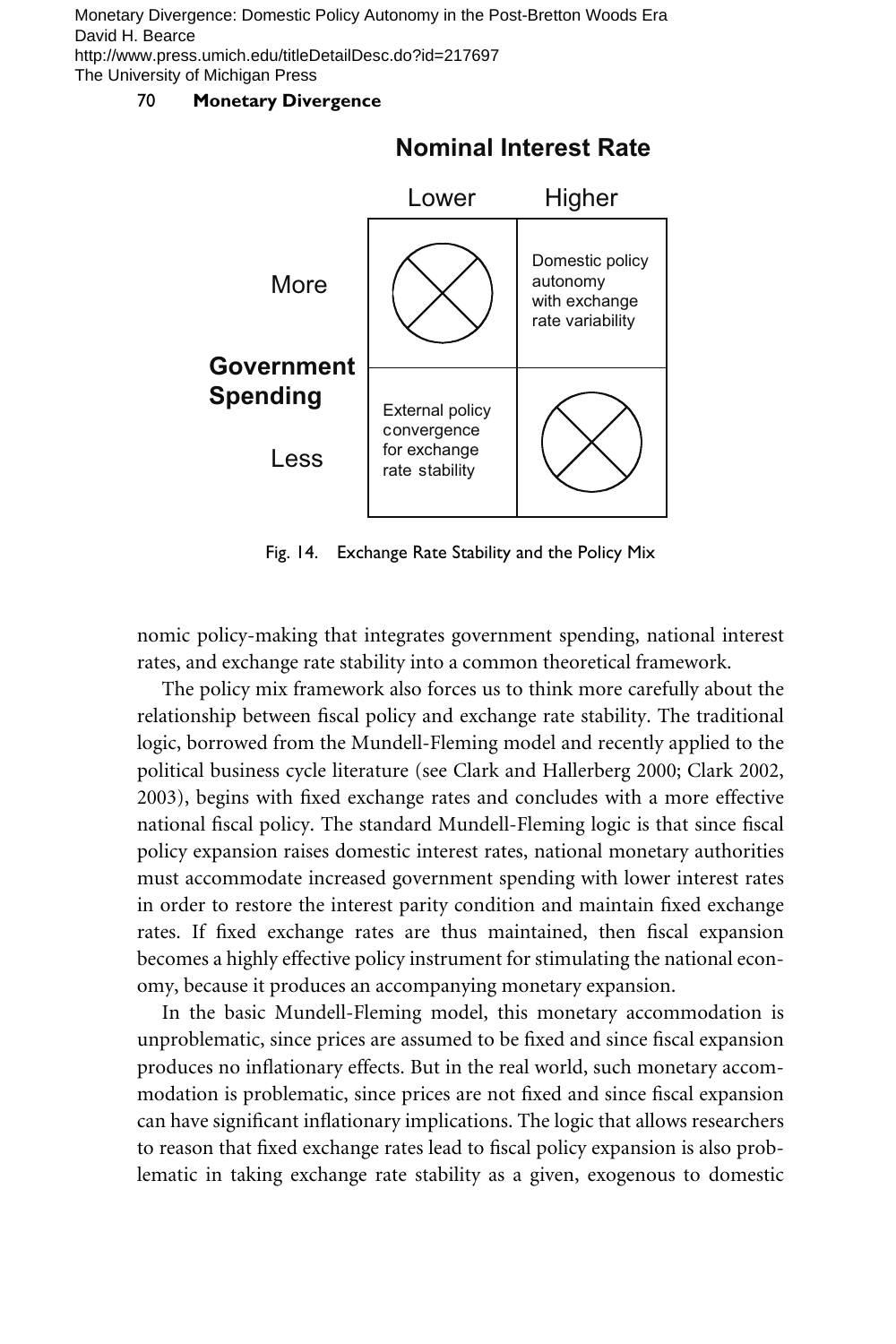monetary and fiscal policy decisions. Furthermore, political science applications take it as a given based on a government's stated commitment to fix its exchange rate (i.e., its de jure exchange rate regime). The analysis presented here shows how such stated commitments are only weakly associated with reduced currency variability and external monetary policy convergence.

We cannot treat a national exchange rate as fixed simply because the government declares it to be so. The policy mix framework demonstrates how a government must make internal policy decisions that are consistent with external currency stability in order to achieve fixed or more stable exchange rates. Given the fiscal and monetary counterbalancing conducted by OECD governments in the post–Bretton Woods era, more government spending may be largely inconsistent with de facto fixed exchange rates.<sup>13</sup> Instead of lowering interest rates after fiscal expansion to achieve smaller interest rate differentials (i.e., monetary accommodation), OECD monetary authorities have tended to raise them for domestic inflation control, leading to larger interest rate differentials and destabilizing capital flows.

This understanding nicely explains why European exchange rate regimes began to operate as fiscal policy constraints after 1992. As mentioned earlier, EU governments adopted the Maastricht convergence criteria in 1992, which—among other things—required prospective EMU member states to reduce budget deficits to no more than 3 percent of GDP and public debt to no more than 60 percent of GDP, potentially constraining their spending options. In 1997, the prospective EMU member states further concluded the Stability and Growth Pact, which made governments running budget deficits in excess of 3 percent of GDP potentially subject to huge fines (up to 0.5 percent of GDP).

Researchers using the traditional logic that equates exchange rate stability with opportunities for fiscal policy expansion have trouble explaining these facts. After all, why should governments agree to constrain their national fiscal policy if the whole point of the fixed exchange rate regime was to make their fiscal policy instrument more effective? The policy mix framework, which begins with the internal fiscal and monetary policy decisions made by national governments in order to explain their external currency (in)stability, can explain these facts. Governments achieve greater exchange rate stability, or de facto fixity, when they reduce their spending, allowing nominal interest rates to fall and minimizing the national interest rate differential vis-à-vis the low world interest rate. Consequently, when governments join fixed exchange rate

13. For additional evidence on this point, see Froot and Rogoff 1991; Healy 2004; Bearce 2005.